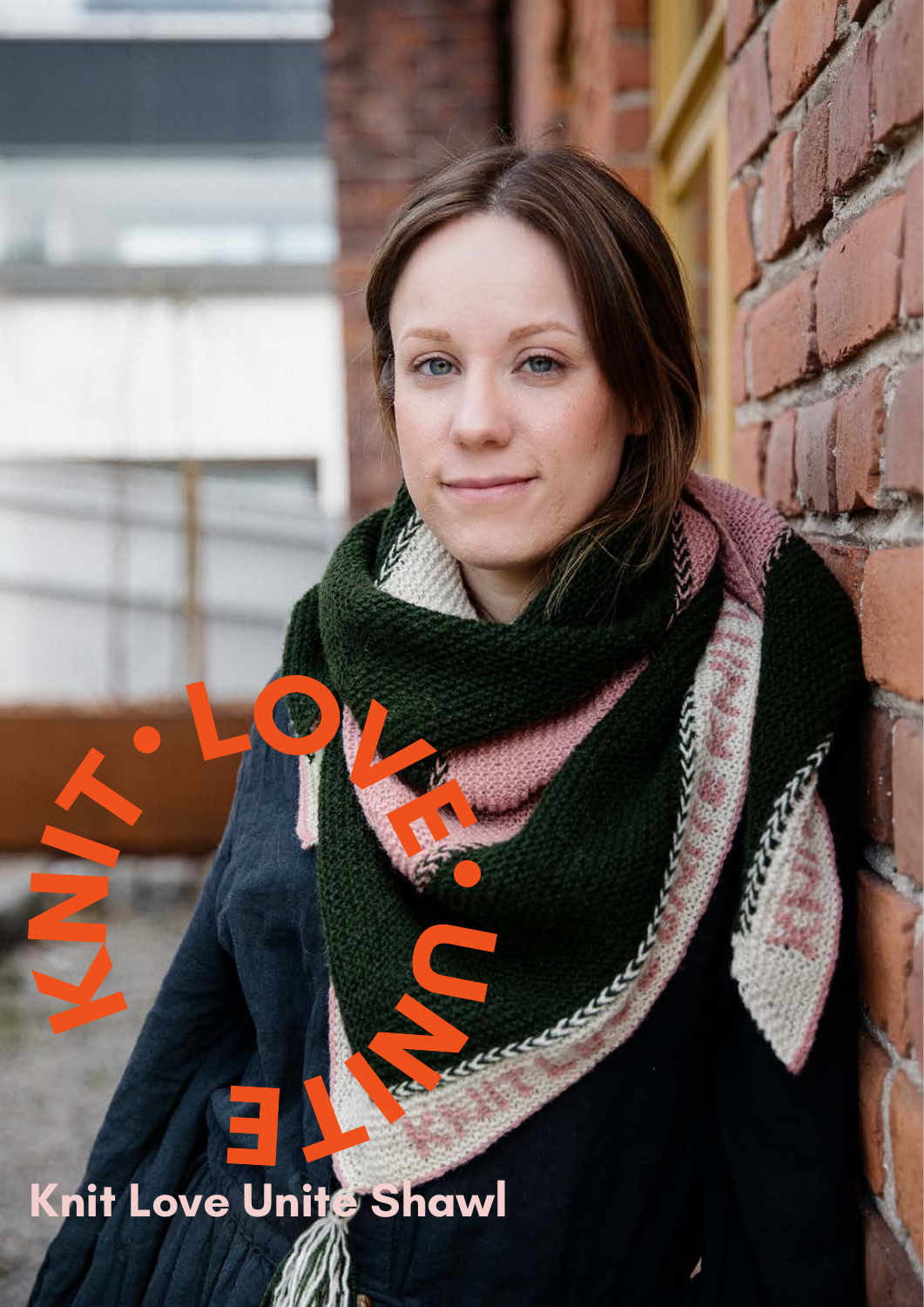# **Knit Love Unite Shawl**

*Knitting isn't just amazing yarns, stitches and movements of the needles. It is a sense of community, friends - people with whom we share moments of joy and sorrow. Friendship inspired the Knit Love Unite shawl. Tiina from Titityy and Jonna from Laine got to know each other years ago and have since listened and encouraged each other, and knitted hundreds of sweaters. "Knitting has given us so much, above all you; the wonderful knitting community. Let this shawl serve as a sign of that. It is a touch of sun-yellow retro feel, with the much needed peace and love that we breathe."*

# Materials

Yarn: Tukuwool Fingering, total 250 g Tiina's colors: A: Sake 50 g, B: Kimo 100 g, Polte: 100 g Jonna's colors: A: Sake 50 g, B: Havu 100 g, Taate: 100 g Needles: 4 mm/ US 6 Other: Stitch markers

# Gauge

17 sts x 40 rows measured from the finished shawl, in garter stitch.

# Size

Width 176 cm, length from the tip of the shawl 77 cm.

# Pattern:

Knit Love Unite triangle shawl is knitted top down. It combines garter stitch with traditional Latvian braids and either stranded knitting or mosaic knitting – it's your choice!

# STRIPE 1.

The shawl begins with a garter tab: Cast on 3 sts with color A. Knit 7 rows in garter stitch.

Next row: Turn the work 90 degrees and pick up 3 sts from the long edge of the work (pick up a stitch at each purl ridge). Turn the work again 90 degrees and pick up 3 more sts from the bottom of the work (the cast on edge). There are now 9 sts in total. For more instructions about how to knit a garter tab, see this video:

https://www.youtube.com/watch?v=60eSIfHjMow

Setup row with color A (WS): K4, pm, k1, pm, k4. Please note that the first and last 3 sts of the shawl are border stitches.

Row 1 (RS): K3, M1L, k until marker, M1R, sm, k1, sm, M1L, k until 3 sts left, M1R, k3. (if you want you can place a stitch marker or a piece of scrap yarn to the right side of the shawl. It makes it easier to see if you are on the right or wrong side of the work. You can remove this after finishing the first Latvian braid. It's easy to know after that section which one is the right side.)

Row 2 (WS): K to end. Move stitch markers from the left needle to the right as you come to them.

Repeat round 1 and 2, 19 more times. There are now 40 rows (+ the Setup row). You can count them easily from the purl ridges; there are now 20 of them.

89 sts (44+1+44).

### 1st Latvian braid

Pick up color B and start the Latvian braid. The Latvian braid is worked over 3 rows. The braids on this shawl are worked so that the "arrows" that are formed point to the center of the shawl on both sides of the center stitch. The arrows on the right side lean to the left, and the arrows on the left side lean to the right. A tutorial on how to work a Latvian braid flat can be found here:

https://www.youtube.com/watch?v=7H-ZaFN\_\_A0

Row 1 (RS): With color B, k3, M1L. Then alternate colors A and B (after the increase, knit the stitch with color A, next stitch with color B and so on) until 1 st before the marker. Knit the last stitch before marker with color A, leave yarn A to rest. M1R, sm, k1, M1L (color B), now alternate colors A and B (knit the last stitch before border sts with color A) until you have 3 sts left, M1R, k3 (color B).

Row 2 (WS): You are now on the wrong side of the shawl. Because the left side latvian braids should point to the right, to the center of the shawl, start the row as follows:

With color B, k3 (border sts), with color A, knit all A color stitches, and with color B, knit all B colored stitches until marker. Change color so that the new yarn comes from the top. *Note, the yarns will get tangled, but do not worry about this, they will untangle on the second half of the shawl.* 

Now you are at the stitch marker in the middle of the shawl. Bring color A to the front, sm, k1 (color B), sm, bring color A to the back. Knit the second half of the shawl the same way as the first part,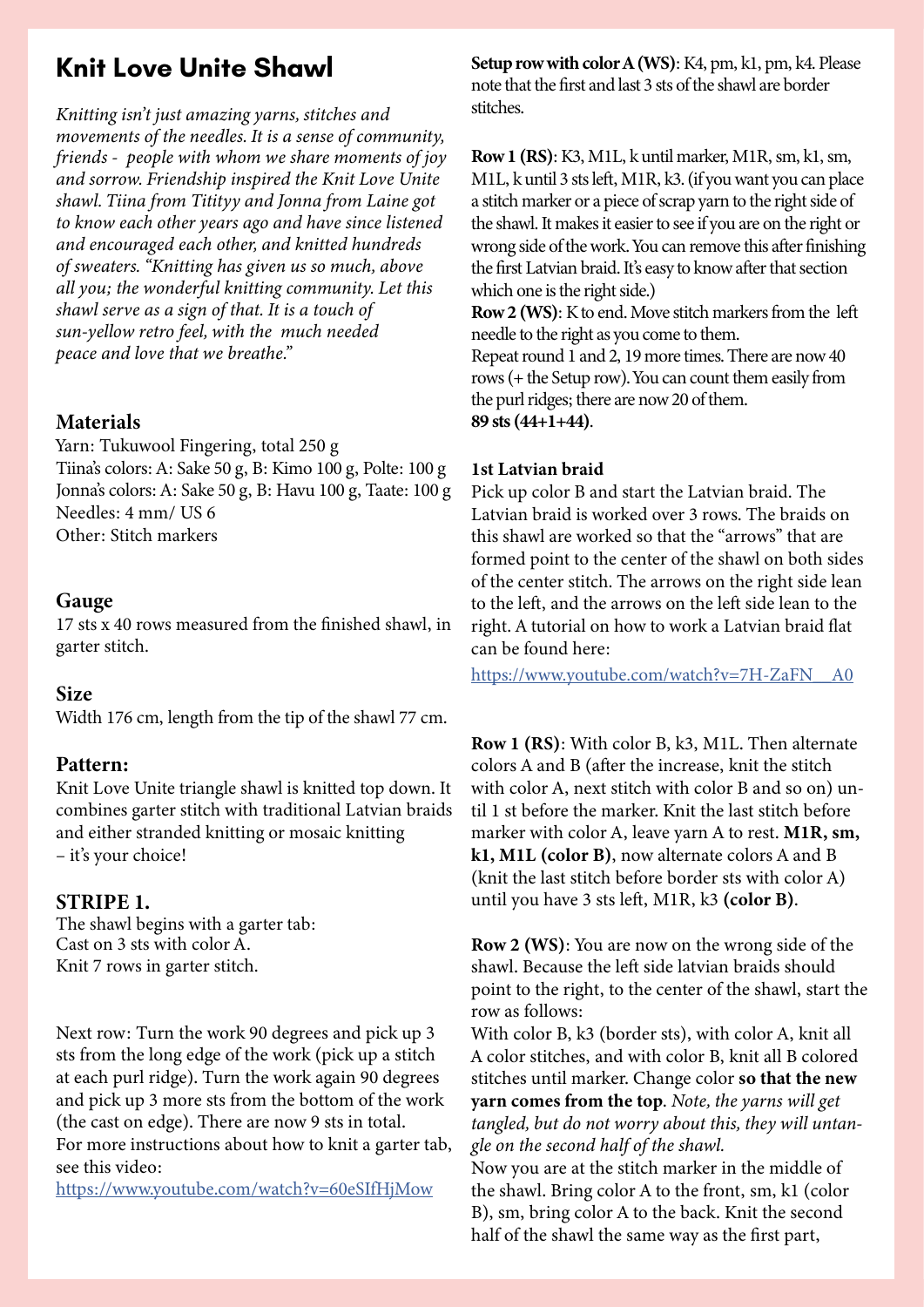alternating color A and B, except now the new color comes from below the previous color (this way the arrows point left). When there are 3 sts left, leave color A and knit the border stitches with color B.

Row 3 (RS): This is the last round of the Latvian braid. You are on the right side of the shawl, and at the beginning of the right half of the shawl. With color B K3. *Note, no increases on this round!*  Bring both yarns to the front of the work and purl, alternating the yarns until marker. Purl so that the yarn comes from below the previous one. Once you reach the 1st marker, move both yarns to the wrong side of the shawl, sm, k1 (color B), sm and bring both yarns to the front of the work.

Purl the other half of the shawl, alternating the yarn so that the new yarn comes from the top of the previous one. When you have 3 sts left, bring color A to the back side of the work and knit the stitches with color B. Break both yarns.

Now you are done with the first Latvian Braid.

### STRIPE 2.

Start with color B on the right side of the shawl, from the right half. Note! When you get to the center increases of the shawl, remember to lift the increases in color B.

Row 1 (RS): K3, M1L, knit until marker, M1R, sm, k1, sm, M1L, knit until 3 sts left, M1R, k3. Row 2 (WS): Knit all sts. Repeat rows 1 and 2, 19 more times. There are now 40 rows knitted in color B. 173 sts (86+1+86).

### 2nd Latvian braid

Work the Latvian braid like the 1st one, except start with color C (the second color is B.)

# STRIPE 3

Knit like the previous stripe, but with color C. Repeat rows 1 and 2 a total of 20 times. There are now 40 rows knitted in color C. 257 sts (128+1+128).

### 3rd Latvian braid

Work the Latvian braid like the 1st one, except start with color B (the second color is C).

### STRIPE 4

# Knit like the previous stripe, but with color B.

Repeat rows 1 and 2 a total of 20 times. There are now 40 rows knitted in color B. 341 sts (170+1+170).

### 4th Latvian braid

Work the Latvian braid like the 1st one, except start with color A (the second color is B.)

### STRIPE 5

Begin as before (like the previous stripe), but with color A.

Row 1 (RS): K3, M1L, knit until marker, M1R, sm, k1, sm, M1L, knit until 3 sts left, M1R, k3.

Row 2 (WS): Knit to end.

Repeat rows 1 and 2 one more time (a total of 4 rows). Increase 2 sts on the last row (1 st around the half point of each half of the shawl).

### 355 sts (177+1+177).

Begin working the chart (color A is MC, color C in CC). You can either work the stranded colorwork chart or the mosaic knitting chart.

# WORKING THE STRANDED COLORWORK CHART

*Note! If you choose to work the colorwork chart, the yarn will get tangled on the wrong side and you need to untangle them. However, there are only a few wrong side colorwork rows! Remember to knit loosely enough, so that the floats are not too tight. Work the stitches outside of the chart with the main color.* 

Row 1 (RS): K3, M1L, pm to mark the beginning of the chart, work chart row 1, repeating chart 3 times, pm to mark end of chart, M1R, sm, k1, sm, M1L, pm to mark the beginning of the chart, continue with chart from row 1, repeating the chart 3 times, pm to mark end of chart, M1R, k3.o.

Row 2 (WS): Knit until 1st marker, sm, work next row from chart 3 times, sm, knit until marker, sm, k1, sm, knit until next marker, work next row from chart 3 times, sm, knit until 3 sts left, k3.

Row 3 (RS): 3K3, M1L, knit until 1st marker, sm, repeat next row from chart 3 times, sm, knit until next marker, M1R, sm, k1, sm, M1L, knit until next marker, sm, repeat next row from chart 3 times, sm, knit until 3 sts left, M1R, k3.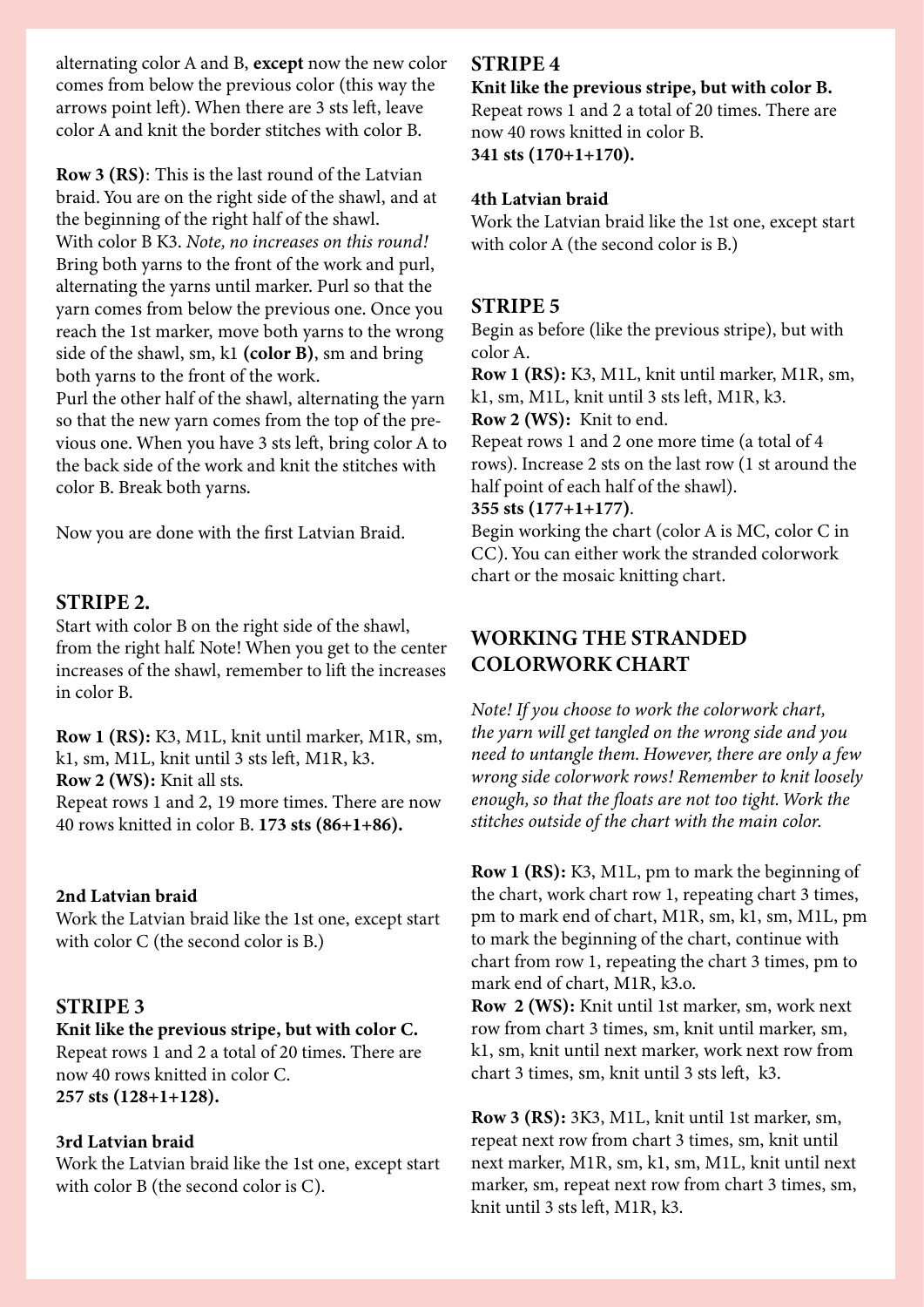Repeat rows 2 and 3 a total of 3 more times, then row 2 once more. 10 rows in total (all rows from the chart are worked). Remove chart markers on the last round. 375 sts (187-1-187).

Knit the rest of the rows with color A.

Row 1 (RS): K3, M1L, knit until marker, sm, k1, sm, knit until 3 sts left, M1R, k3. Row 2 (WS): Knit all stitches. Repeat rows 1 and 2 once more (in total 4 rows). 383 sts (191+1+191). Break color A. Move on to work the I-cord edge.

# WORKING THE MOSAIC CHART

Knitting mosaic is an easy way to knit colorwork. You work each row with one color only. One row from the chart equals 2 knitted rows; first you knit from right to left (RS), then repeat the same row from left to right (WS). You can see from the border of the chart which color you are meant to be working with. For example the first row is worked with the contrast color (black boxes) and the main color stitches are slipped without knitting them. The second row (WS) is worked with the contrast color as well and main color stitches are again slipped without working them. Third and fourth rows are worked with the main color (white boxes).

The chart repeats 3 times on each half of the shawl. There is a good technique video about mosaic knitting here:

https://www.youtube.com/watch?v=WY9YrQCk4Tc *Note! Increases are only worked on the main color right side rows. Work all stitches not charted with the main color. On the first and second row, you'll have two stitch markers next to each other, by the central stitch, and increases are worked between them starting from row 3.*

Row 1 (RS, CC): K3, pm to mark the beginning of the chart, work chart row 1, repeating chart 3 times, pm to mark end of chart, sm, k1, sm, pm to mark the beginning of the chart, continue with chart from row 1, repeat chart 3 times, pm to mark end of chart, k3.

Row 2 (WS, CC): K3, sm, work chart row 2 a total of 3 times, sm, knit until marker, sm, k1, sm, knit until marker, sm, work chart row 2 a total of 3 times, sm, k3.

Row 3 (RS, MC): *Note! This is an increase row.* K3,

M1L, knit until marker, work chart row 3 a total of 3 times, sm, knit until next marker, M1R, sm, k1, sm, M1L, knit until marker, sm, work chart row 3 a total of 3 times, sm, M1R, k3.

Row 4 (WS, MC): Knit as row 2.

Continue working as set in these 4 rows (remember to increase on rnd 3!) until you have worked all chart rows. Remove chart markers on the last round. 375 sts (187-1-187).

Knit the rest of the rows with color A. Row 1 (RS): K3, M1L, knit until marker, sm, k1, sm, knit until 3 sts left, M1R, k3. Row 2 (WS): Knit all stitches. Repeat rows 1 and 2 once more (in total 4 rows). 383 sts (191+1+191). Break color A. Move on to work the I-cord edge. 383 sts (191+1+191).

# I-CORD EDGE

Use color C for the I-cord edge. Continue on the right side of the shawl as follows: Cast on 3 sts using cable cast-on. Here is a tutorial: https://youtu.be/rUCkRq0r\_0A

Start the I-cord Step 1: Knit 2 sts, k2togtbl.

Step 2: Move the 3 sts just worked back to the left needle.

Repeat steps 1 and 2 until only 3 sts remain. K1, k2togtbl; 2 sts remain, k2togtbl. Break yarn and pull it through the last stitch.

# FINISHING TECHNIQUES

Sew in all yarn ends to the wrong side. Place the shawl into lukewarm water for 15 minutes, use wool detergent if available. Gently pick up the shawl, so that it won't stretch too much, and squeeze out excess water. Place the shawl into a towel and press it. Block to measurements and lay flat to dry.

### Abbreviations

| К        | Knit                                  |
|----------|---------------------------------------|
| K2togtbl | Knit 2 stitches together through back |
|          | loops                                 |
| M1I      | make 1 left: pick up the bar between  |

M1L make 1 left; pick up the bar between the stitch you knit and the one you're about to knit, bringing the needle from front to back. Place it onto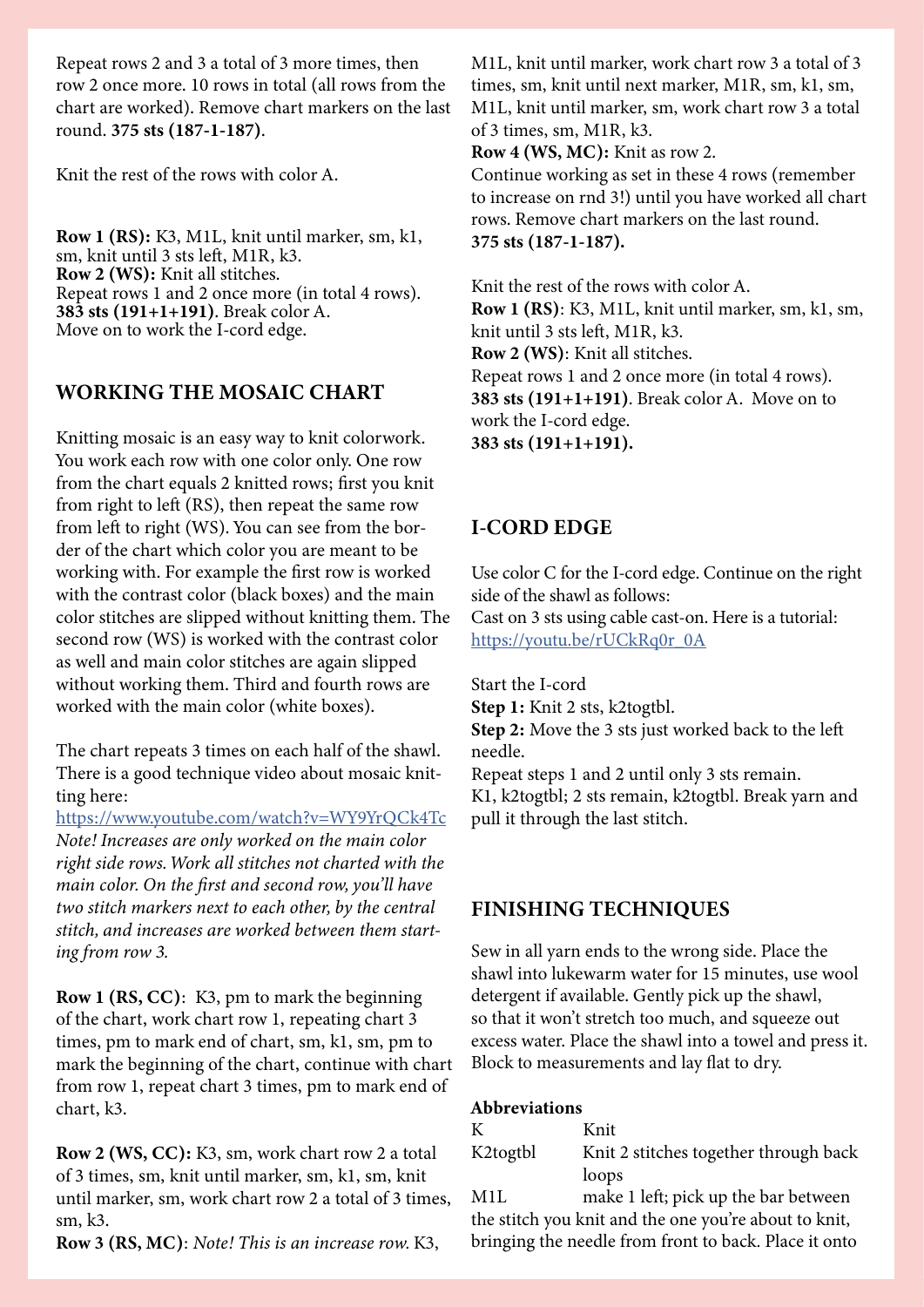your left hand needle. Knit through the back loop.<br>M1R Make 1 right; pick up the bar betwe

Make 1 right; pick up the bar between the stitch you knit and the one you're about to knit, bringing the needle from back to front. Place it onto your left hand needle. Knit through the back loop.

| p     | purl         |
|-------|--------------|
| pm    | place marker |
| sm    | slip marker  |
| st(s) | stitch(es)   |

**ANY ONE** 

*Tiina's colors: A: Sake 50 g, B: Kimo 100 g, Polte: 100 g Jonna's colors: A: Sake 50 g, B: Havu 100 g, Taate: 100 g*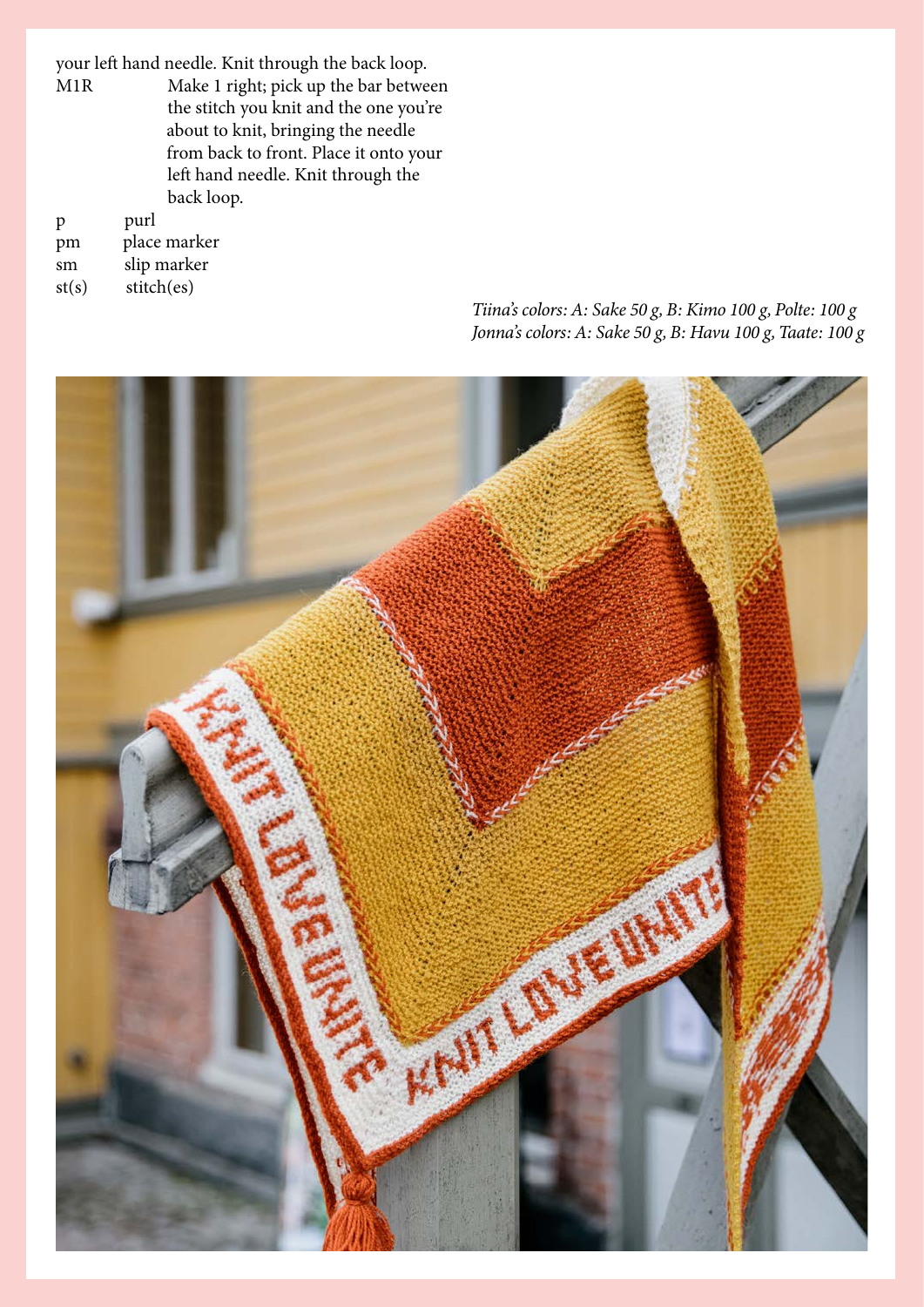

# **STRANDED** COLORWORK CHART

 $\overline{a}$ Main color A

kontrastiväri c

Contrast color C

# NOW NOW NOT CONVERT CONVERT CONVERT CONVERT CONVERT CONVERT CONVERT CONVERTING CONVERTING CONVERTING CONVERTING MOSAIC CHART



Main color A



8

<sub>8</sub>

 $\overline{\mathcal{L}}$ 

g

្ងៃ

 $\mathfrak{P}$ 

್ಟ

ξg

 $\overline{a}$ 

g

숛

 $\frac{4}{10}$ 

 $47$ 

 $\frac{4}{5}$ 

 $\ddot{\ddot{\sigma}}$ 

 $\overline{4}$ 

්ස

 $\frac{1}{6}$ 

 $\overline{4}$ 

 $\ddot{\epsilon}$ 

9.

-

 $\frac{37}{27}$ 

്ട്

್ದಿ

್ಲ

ಜ

 $\approx$ 

್ತ

ဧ

5,

5

 $\overline{\mathbf{z}}$ 

88

**g** 

 $\overline{z}$ 

ಜ

 $\overline{5}$ 

 $\overline{a}$ 

 $\overline{8}$ 

ಸ

 $\vec{\alpha}$ 

 $\frac{1}{2}$ 

 $\vec{a}$ 

 $\vec{a}$ 

 $\overline{4}$ 

್ದ

 $\vec{v}$ 

 $\equiv$ 

 $\overrightarrow{a}$ 

c

 $\alpha$ 

 $\overline{ }$ 

 $\sigma$ 

 $\epsilon$ 

 $\overline{4}$ 

 $\epsilon$ 

 $\overline{v}$ 

-

ಪ

 $\overrightarrow{z}$ 

 $\vec{q}$ 

 $\vec{\omega}$ 

 $\Rightarrow$ 

cc

 $\overline{\phantom{0}}$ 

G

 $\omega$ 

د

this column shows which color<br>is used to knit this row This column shows which color

Odd rows knitting